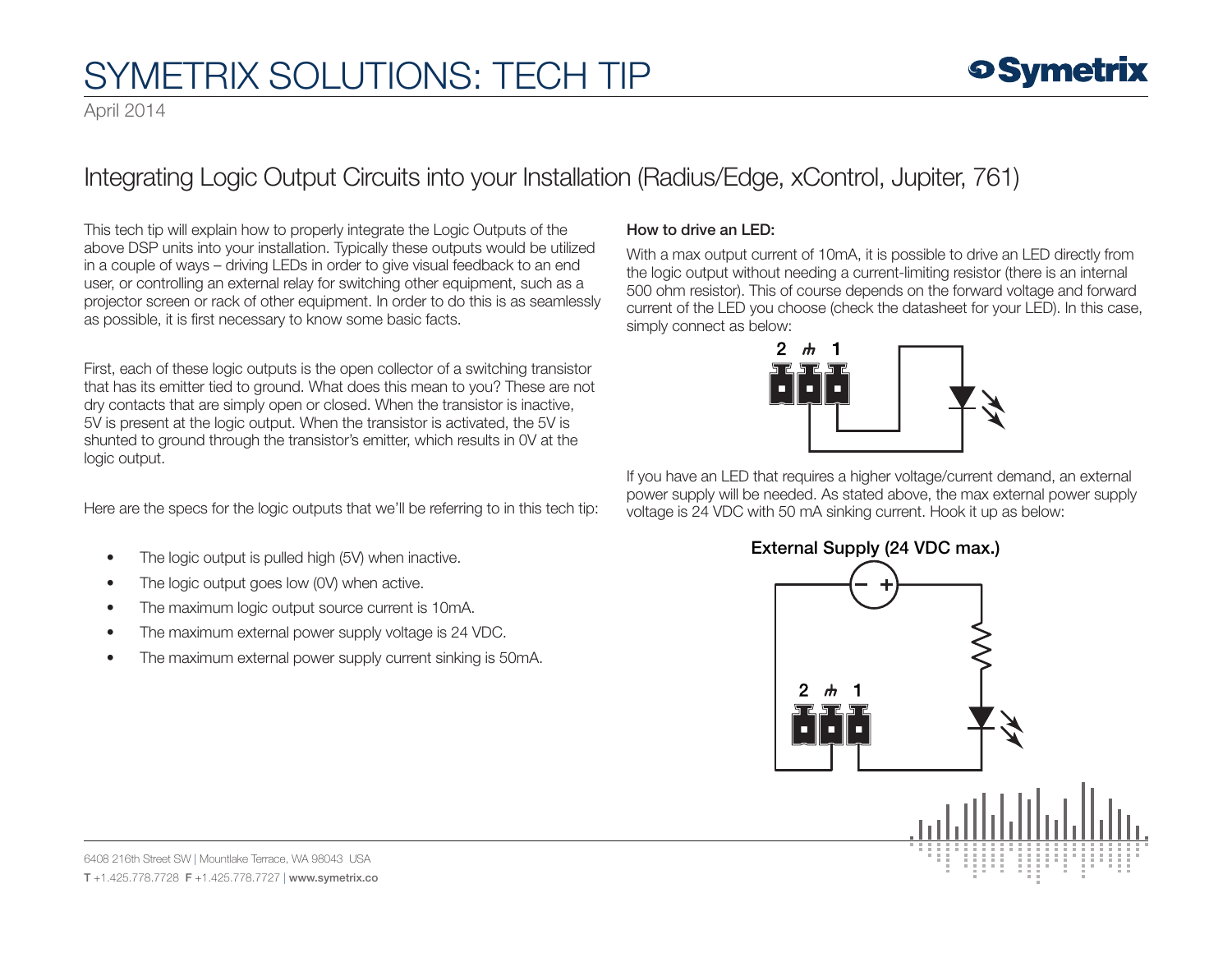# SYMETRIX SOLUTIONS: TECH TIP

April 2014

You can calculate the resistor's value by using Ohm's law:

$$
R=\frac{(Vs-Vf)}{i}
$$

Vs = Supply Voltage Vf = LED forward voltage drop  $I = LED$  forward current (in Amps)

Round up your value to the nearest standard resistor value.

*Note:* Various styles of LEDs (from standard through-hole to panel-mounted) in a seemingly endless variety of values are readily available. The best approach would be to identify your needs in terms of LED type, then use the extensive search functions of sites like [Digikey.com](http://www.digikey.com/) or [Mouser.com](http://www.mouser.com/) to see what is available.

### Driving Relays:

There are two types of relays we'll work with to control external devices, the most common being a non-latching mechanical relay. Taking into consideration the 10mA output current of the logic outputs, this type of relay will typically need to have its coil driven by an external power supply. As noted earlier, the external supply should not exceed 24 VDC, while the relay coil current should not exceed 50mA. A relay such as the Omron G5LE-1A4 DC12 should do nicely.



Take note of the flyback diode placed in parallel across the relay coil – This provides a path for discharge current to flow when the coil is switched off. Without this diode, there is the risk of damaging or destroying the internal transistor of the Symetrix device. Think of a flyback diode as the cheapest equipment insurance policy you'll find anywhere. Use a 1N4004 or equivalent.

6408 216th Street SW | Mountlake Terrace, WA 98043 USA

T +1.425.778.7728 F +1.425.778.7727 | www.symetrix.co

Another relay option would be to use a Solid State Relay (SSR), which typically has a lower current requirement for activation. Most installers use mechanical relays, but some of the advantages of SSRs are worth noting:

- Low turn-on requirements There is no inductive coil to drive in an SSR. Instead there is an internal LED that toggles the relay, which typically requires very little current to turn on. If you choose one that requires less than 10mA to activate, there is no need for the external power supply that you might need to power a mechanical relay coil.
- No mechanical wear-and-tear, arcing or contact bouncing.



For a general use SSR, try a Panasonic AQV252G (max load voltage 60 VDC/VAC, max current of 2.5 A).